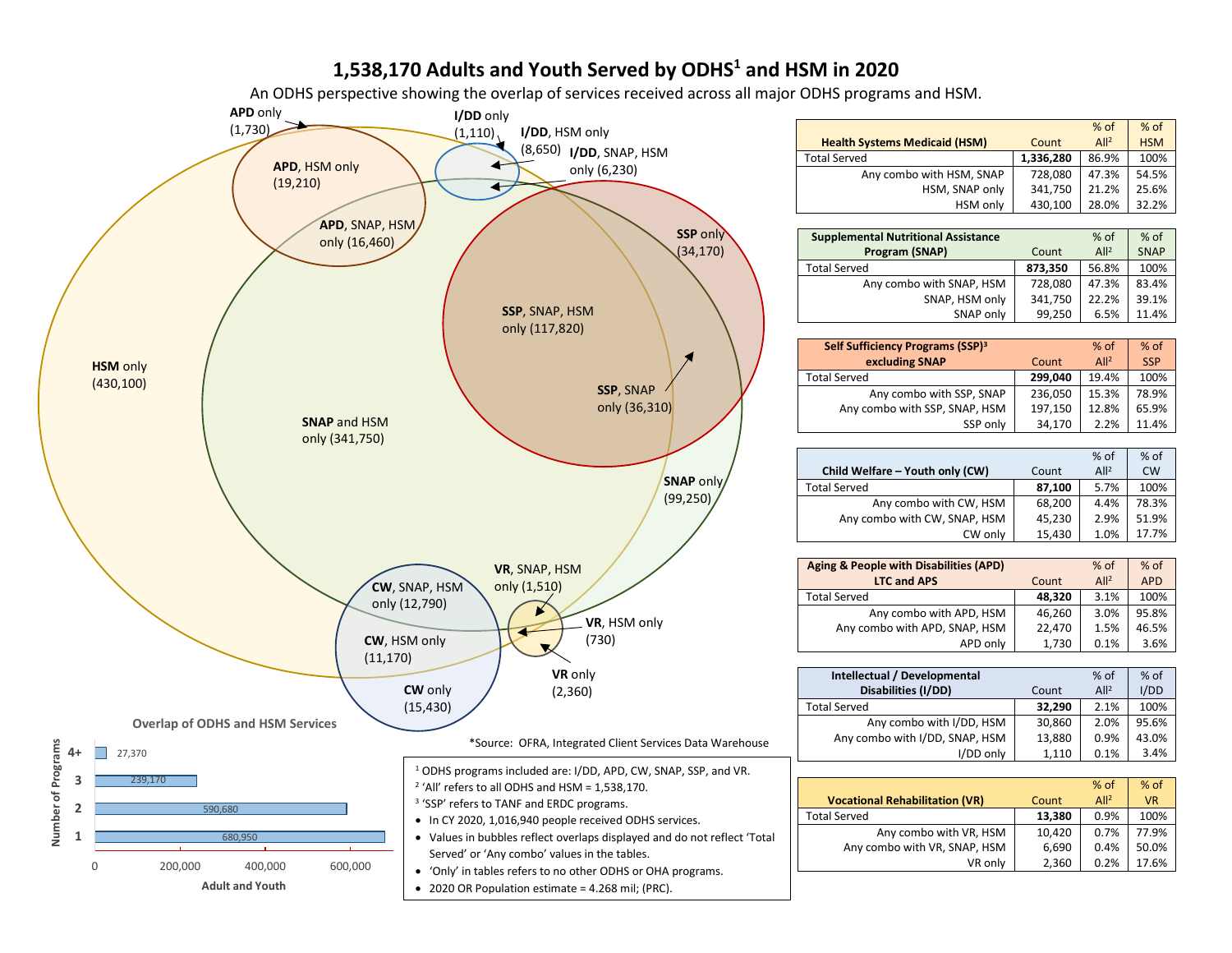## **992,480 Adults Served by ODHS1 and HSM in 2020**

An ODHS perspective showing the overlap of services received by adults (18+) across all major ODHS programs and HSM.



**Adults**

|                                      |         | $%$ of           | % of       |
|--------------------------------------|---------|------------------|------------|
| <b>Health Systems Medicaid (HSM)</b> | Count   | All <sup>2</sup> | <b>HSM</b> |
| <b>Total Served</b>                  | 850,820 | 85.7%            | 100%       |
| Any combo with HSM, SNAP             | 464.300 | 46.8%            | 54.6%      |
| HSM, SNAP only                       | 228.120 | 23.0%            | 26.8%      |
| HSM only                             | 288,480 | 29.1%            | 33.9%      |
|                                      |         |                  |            |

| <b>Supplemental Nutritional Assistance</b> |         | $%$ of           | $%$ of      |
|--------------------------------------------|---------|------------------|-------------|
| Program (SNAP)                             | Count   | All <sup>2</sup> | <b>SNAP</b> |
| <b>Total Served</b>                        | 577.050 | 58.1%            | 100%        |
| Any combo with SNAP, HSM                   | 464,300 | 46.8%            | 80.5%       |
| SNAP, HSM only                             | 228,120 | 23.0%            | 39.5%       |
| SNAP only                                  | 76,400  | 7.7%             | 13.2%       |

| Self Sufficiency Programs (SSP) <sup>3</sup> |         | $%$ of           | $%$ of     |
|----------------------------------------------|---------|------------------|------------|
| excluding SNAP                               | Count   | All <sup>2</sup> | <b>SSP</b> |
| <b>Total Served</b>                          | 185.520 | 18.7%            | 100%       |
| Any combo with SSP, SNAP                     | 152.490 | 15.4%            | 82.2%      |
| Any combo with SSP, SNAP, HSM                | 119.960 | 12.1%            | 64.7%      |
| SSP only                                     | 22,800  | 2.3%             | 12.3%      |

| <b>Aging &amp; People with Disabilities (APD)</b><br>(LTC and APS) | Count  | $%$ of<br>All <sup>2</sup> | $%$ of<br><b>APD</b> |
|--------------------------------------------------------------------|--------|----------------------------|----------------------|
| Total Served                                                       | 48.270 | 4.9%                       | 100%                 |
| Any combo with APD, HSM                                            | 46.220 | 4.7%                       | 95.8%                |
| Any combo with APD, SNAP, HSM                                      | 22.460 | 2.3%                       | 46.5%                |
| APD only                                                           | 1,730  | 0.2%                       | 3.6%                 |

| Intellectual / Developmental   |        | $%$ of           | % of  |
|--------------------------------|--------|------------------|-------|
| Disabilities (I/DD)            | Count  | All <sup>2</sup> | I/DD  |
| <b>Total Served</b>            | 20.840 | 2.1%             | 100%  |
| Any combo with I/DD, HSM       | 20,100 | 2.0%             | 96.5% |
| Any combo with I/DD, SNAP, HSM | 9,590  | 1.0%             | 46.0% |
| I/DD only                      | 530    | 0.1%             | 2.6%  |

|                                       |        | $%$ of          | $%$ of    |
|---------------------------------------|--------|-----------------|-----------|
| <b>Vocational Rehabilitation (VR)</b> | Count  | Al <sup>2</sup> | <b>VR</b> |
| <b>Total Served</b>                   | 12,510 | 1.3%            | 100%      |
| Any combo with VR, HSM                | 9,820  | 1.0%            | 78.5%     |
| Any combo with VR, SNAP, HSM          | 6.400  | 0.6%            | 51.2%     |
| VR only                               | 2,170  | 0.2%            | 17.4%     |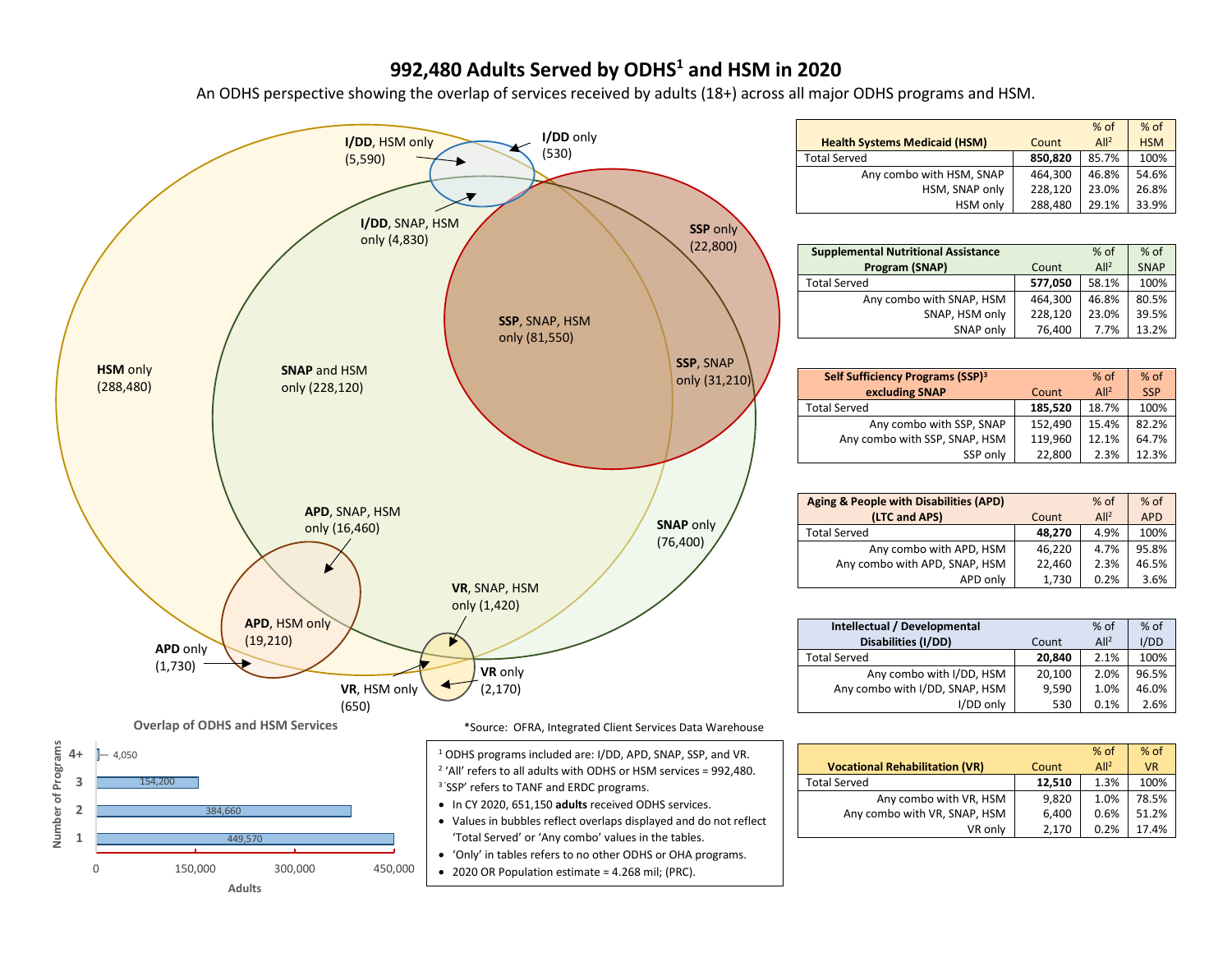## **545,700 Youth Served by ODHS1 and HSM in 2020**

An ODHS perspective showing the overlap of services received by youth (<19) across all major ODHS programs and HSM.



| $%$ of<br>$%$ of                        |
|-----------------------------------------|
| All <sup>2</sup><br><b>HSM</b><br>Count |
| 89.0%<br>100%<br>485.470                |
| 54.3%<br>263,780<br>48.3%               |
| 113,640<br>23.4%<br>20.8%               |
| 141,610<br>29.2%<br>26.0%               |
|                                         |

| <b>Supplemental Nutritional Assistance</b> |         | $%$ of           | $%$ of      |
|--------------------------------------------|---------|------------------|-------------|
| Program (SNAP)                             | Count   | All <sup>2</sup> | <b>SNAP</b> |
| <b>Total Served</b>                        | 296.310 | 54.3%            | 100%        |
| Any combo with SNAP, HSM                   | 263,780 | 48.3%            | 89.0%       |
| SNAP, HSM only                             | 113.640 | 20.8%            | 38.4%       |
| SNAP only                                  | 22,850  | 4.2%             | 7.7%        |

| Self Sufficiency Programs (SSP) <sup>3</sup><br>excluding SNAP | Count   | $%$ of<br>All <sup>2</sup> | $%$ of<br><b>SSP</b> |
|----------------------------------------------------------------|---------|----------------------------|----------------------|
| <b>Total Served</b>                                            | 113,530 | 20.8%                      | 100%                 |
| Any combo with SSP, SNAP                                       | 83.560  | 15.3%                      | 73.6%                |
| Any combo with SSP, SNAP, HSM                                  | 77.180  | 14.1%                      | 68.0%                |
| SSP only                                                       | 11.370  | 2.1%                       | 10.0%                |

|                                 |        | $%$ of           | $%$ of    |
|---------------------------------|--------|------------------|-----------|
| Child Welfare - Youth only (CW) | Count  | All <sup>2</sup> | <b>CW</b> |
| <b>Total Served</b>             | 84.290 | 15.4%            | 100%      |
| Any combo with CW, HSM          | 66,510 | 12.2%            | 78.9%     |
| Any combo with CW, SNAP, HSM    | 44.240 | 8.1%             | 52.5%     |
| CW only                         | 14,450 | 2.6%             | 17.1%     |

| Intellectual / Developmental   |        | $%$ of           | % of  |
|--------------------------------|--------|------------------|-------|
| Disabilities (I/DD)            | Count  | All <sup>2</sup> | I/DD  |
| <b>Total Served</b>            | 11.450 | 2.1%             | 100%  |
| Any combo with I/DD, HSM       | 10,760 | 2.0%             | 93.9% |
| Any combo with I/DD, SNAP, HSM | 4,290  | 0.8%             | 37.4% |
| I/DD only                      | 580    | 0.1%             | 5.1%  |

|                                       |       | $%$ of          | $%$ of    |
|---------------------------------------|-------|-----------------|-----------|
| <b>Vocational Rehabilitation (VR)</b> | Count | Al <sup>2</sup> | <b>VR</b> |
| <b>Total Served</b>                   | 870   | 0.2%            | 100%      |
| Any combo with VR, HSM                | 600   | 0.1%            | 69.4%     |
| Any combo with VR, SNAP, HSM          | 290   | 0.1%            | 33.1%     |
| VR only                               | 190   | 0.1%            | 21.6%     |